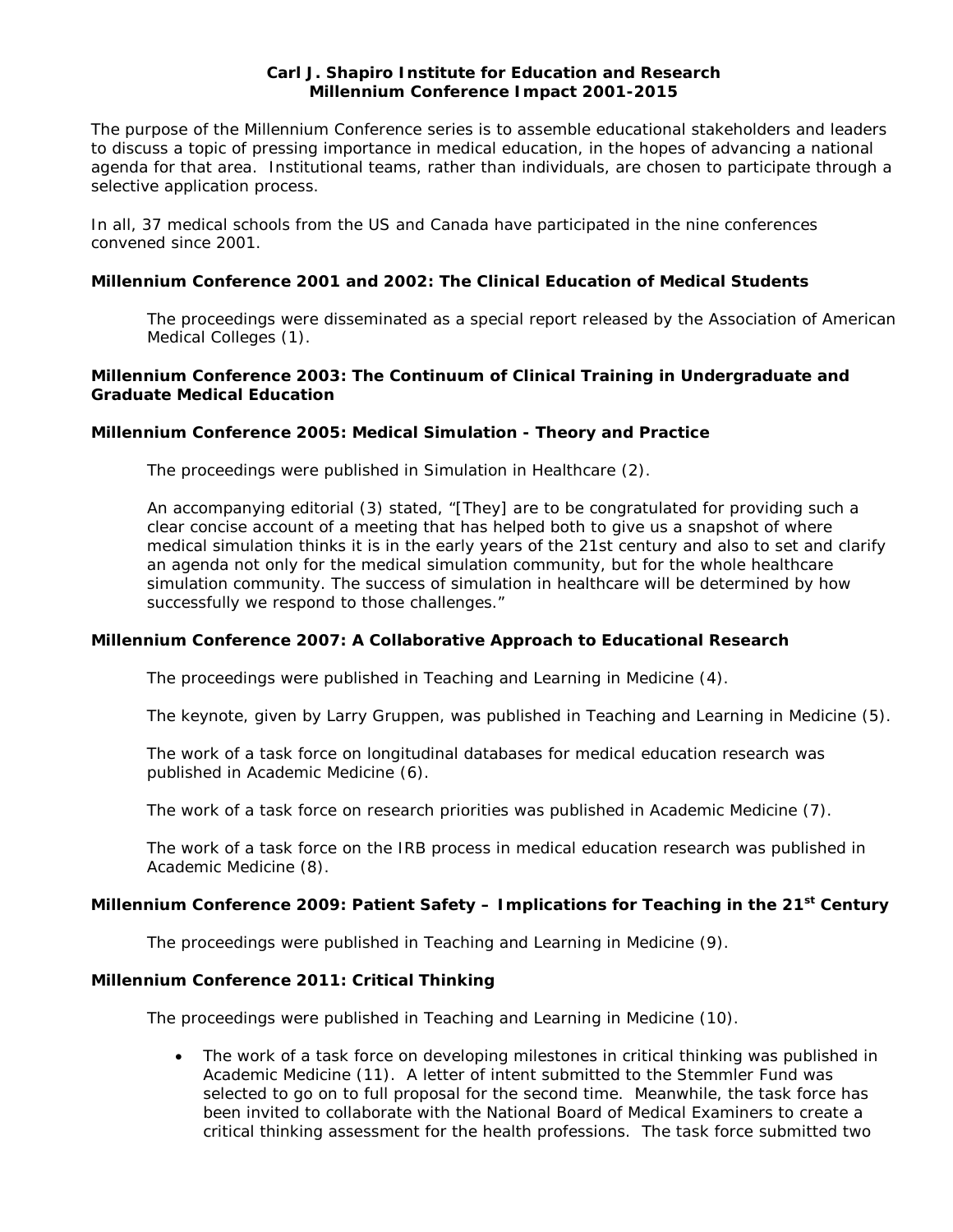grant proposals to the NBME for the Stemmler Fund; both were asked to submit full proposals but were unfortunately rejected.

- The work of a task force on strategies to teach critical thinking was published in *Medical Education*. This study represented the characterization of 44 interviews of faculty at 9 institutions (12). This paper was identified at the Clerkship Directors of Internal Medicine as one of the top medical education articles of 2016 and was one of the top 5 downloaded articles in *Medical Education* in 2016.
- A second manuscript on faculty development strategies to teaching critical thinking has been submitted for consideration of publication.

## **Millennium Conference 2013: Teaching Value-Added Care**

The proceedings were published in *Teaching and Learning in Medicine* (13).

One task force tackled the issue of the bedside teaching of high value care principles, using SOAP-V, a framework to include "Value" as part of SOAP presentations on inpatient rounds. This work resulted in a multi-institutional randomized controlled trial to teach medical students about high value care. The study took place at Penn State, Case Western Reserve University, and Harvard Medical School and concluded in June 2015.

- It won the 2015 Teaching Value and Choosing Wisely Challenge sponsored by the ABIM Foundation and Costs of Care (14). As part of the award, Eileen Moser presented the project at the ACP 2015 conference.
- An abstract submitted to the NEGEA 2015 conference was accepted for oral presentation. The presentation went on to win an award for Best Short Communication, UME Clerkship.
- The task force published an article describing this work for the Journal of Hospital Medicine for their Choosing Wisely series (15). The group gave a webinar for the Teaching Value in Health Care Learning Network supported by the ABIM Foundation and Costs of Care in 2015.
- In 2016, the task force received an ABIM Foundation grant to translate SOAP-V to the outpatient setting for internal medicine residents.
- SOAP-V was presented as a workshop at the AAIM Skills conference in October 2016 and at an AAIM HVC pre-course in March 2017 as well.
- A paper describing the quantitative and qualitative results of the multi-institutional study was published in *American Journal of Medicine* (16).
- SOAP-V has been incorporated into the curriculum at 11 medical schools.

The work of a task force to propose a framework for communication skills completed 5 case scenarios to exemplify value conversations, using the input of patient advocates, and a manuscript is in draft. Daisy Smith from the ACP developed a communication guide based on this work and piloted it at the Waxman Center at the ACP 2015 conference in three HVC cases, as part of a randomized controlled trial of physicians, supported in part by the ABIM Foundation.

# **Millennium Conference 2015: Transforming the Post-Clerkship Curriculum**

The work of two task forces is currently in progress. The first focuses on investigating the views of students, faculty, and residents on the drivers of student choices in the post-clerkship curriculum. The second task force is focusing on and developing frameworks and tools for student assessments in the post-clerkship curriculum.

## **Millennium Conference 2017: From Student to Doctor: Aligning UME and GME Teaching to Ensure Success**

The proceedings of this conference is in its final draft and will be submitted for publication soon.